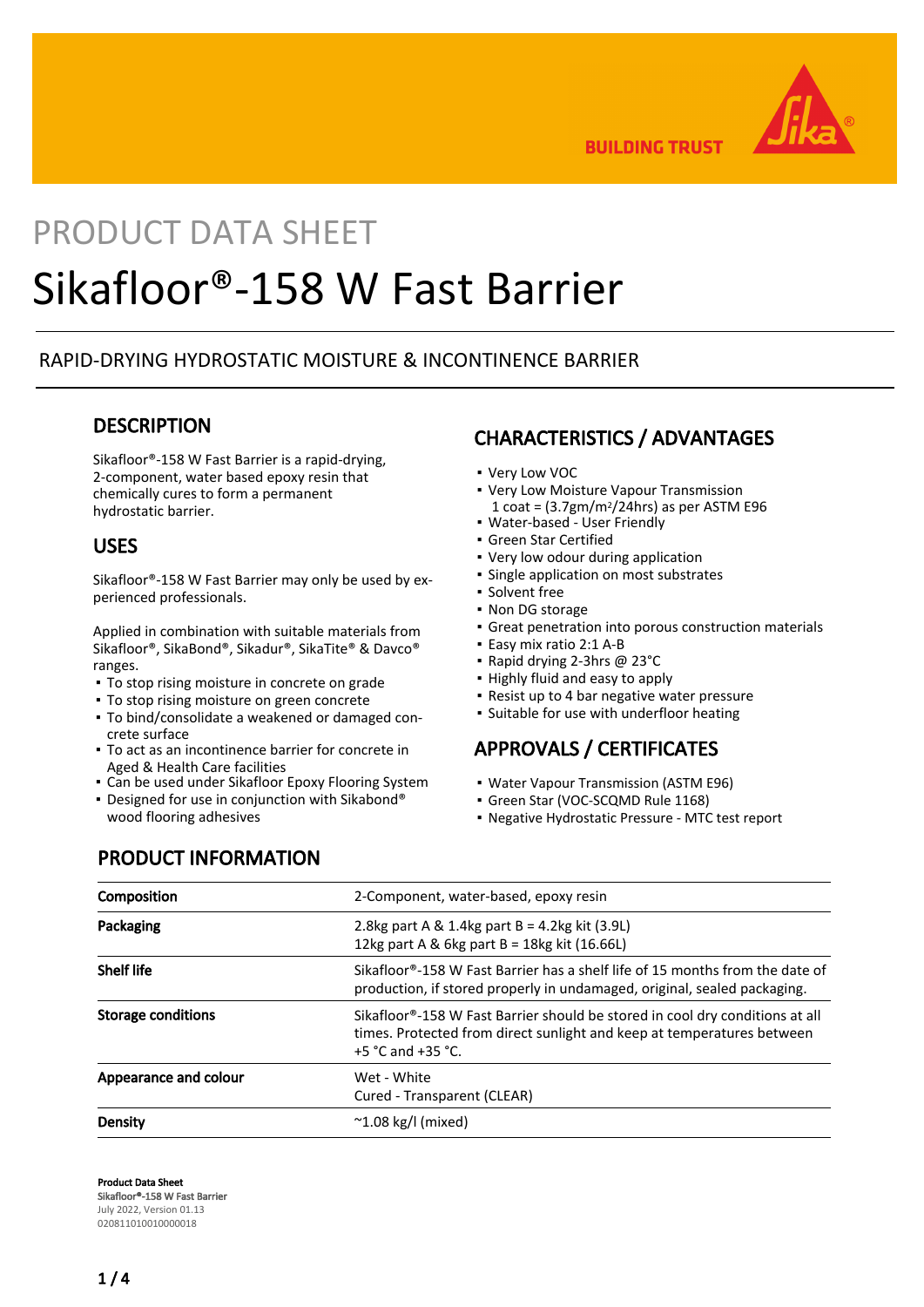## SYSTEM INFORMATION

| Systems | Moisture Barrier & Levelling (residential & commercial)                     |
|---------|-----------------------------------------------------------------------------|
|         | Concrete (Up to 100% RH)                                                    |
|         | Sikafloor®-158 W Fast Barrier                                               |
|         | Sikafloor <sup>®</sup> 14 Prep N Prime                                      |
|         | Sikafloor <sup>®</sup> Levelling Compound                                   |
|         | SikaBond <sup>®</sup> 150 Premium Floor                                     |
|         | Chosen Flooring                                                             |
|         | For heavy traffic or industrial situations contact Sika for system details. |

# APPLICATION INFORMATION

| <b>Mixing ratio</b>           | Component A : Component B = 2:1 (by weight)                                                                                                                                                                                                                                                                                             |                                                                                                               |  |
|-------------------------------|-----------------------------------------------------------------------------------------------------------------------------------------------------------------------------------------------------------------------------------------------------------------------------------------------------------------------------------------|---------------------------------------------------------------------------------------------------------------|--|
| Consumption                   | Smooth concrete surface<br>Smooth cement based compound<br>Mechanically profiled or very<br>porous surface may require 2 coats                                                                                                                                                                                                          | $4 - 6m^2/L$ ,<br>4-6 $m^2/L$ ,<br>4-6m <sup>2</sup> /L, on first coat<br>6-8m <sup>2</sup> /L on second coat |  |
|                               | Consumption average is dependent on the absorbency of the substrate.                                                                                                                                                                                                                                                                    |                                                                                                               |  |
| Substrate temperature         | +10°C min. $/$ +30°C max.                                                                                                                                                                                                                                                                                                               |                                                                                                               |  |
| Substrate moisture content    | . In-situ probe test up to 100% RH<br>All testing/readings should conform with relevant AS/NZ standards                                                                                                                                                                                                                                 |                                                                                                               |  |
| <b>Pot Life</b>               | $+15^{\circ}$ C                                                                                                                                                                                                                                                                                                                         | 40 <sub>min</sub>                                                                                             |  |
|                               | $+23^{\circ}$ C                                                                                                                                                                                                                                                                                                                         | 30 <sub>min</sub>                                                                                             |  |
|                               | $+30^{\circ}$ C                                                                                                                                                                                                                                                                                                                         | 15 <sub>min</sub>                                                                                             |  |
|                               | Note, Mixed Sikafloor®-158 W Fast Barrier stays liquid when pot life is<br>over. Only mix the amount of product that will be consumed directly.<br>DO NOT USE mixed material after pot life has expired and product begins<br>to thicken.                                                                                               |                                                                                                               |  |
| Waiting time to overcoating   | Over-coating with a suitable Sika® - Non-porous primer, Adhesive or a<br>second coat of Sikafloor®-158 W Fast Barrier may be applied no sooner<br>than 2hrs $\omega$ +23 °C.<br>Note:<br>Drying is dependent on temperature, air flow & relative humidity. In-<br>creased air flow will help with drying speeds in cooler temperatures. |                                                                                                               |  |
| Applied product ready for use | $2hrs+$                                                                                                                                                                                                                                                                                                                                 |                                                                                                               |  |

# BASIS OF PRODUCT DATA

#### Manufactured in Australia.

All technical data stated in this Product Data Sheet are based on laboratory tests. Actual measured data may vary due to circumstances beyond our control.

# IMPORTANT CONSIDERATIONS

- **For best practice it is recommended subsequent ma**terials/systems are applied as soon as primer is dry, but no latter than 24hrs. This includes second coats of Sikafloor®-158 W Fast Barrier.
- **•** Should the 24hr time be exceeded the surface must be lightly abraded, vacuumed and wiped with clean water prior to further the applications.
- Do not allow dust to settle on the surface before

Product Data Sheet Sikafloor®-158 W Fast Barrier July 2022, Version 01.13 020811010010000018

next applications.

- If surface does become contaminated by dust for example, or initial coat passes 24hrs sand the surface and re-apply.
- Protect from freezing at all times
- Construction Joints require pre-treatment. Treat as follows:
	- Static Cracks: prefill and level with SikaDur® or Sikafloor® epoxy resin.
	- Dynamic cracks: to be assessed and if necessary apply a stripe coat of elastomeric material or design as a movement joint.
- Freshly applied Sikafloor®-158 W Fast Barrier should be protected from damp, condensation and water for at least 24 hours.
- Sikafloor®-158 W Fast Barrier is not to be diluted un-▪ der any circumstances.



**BUILDING TRUST**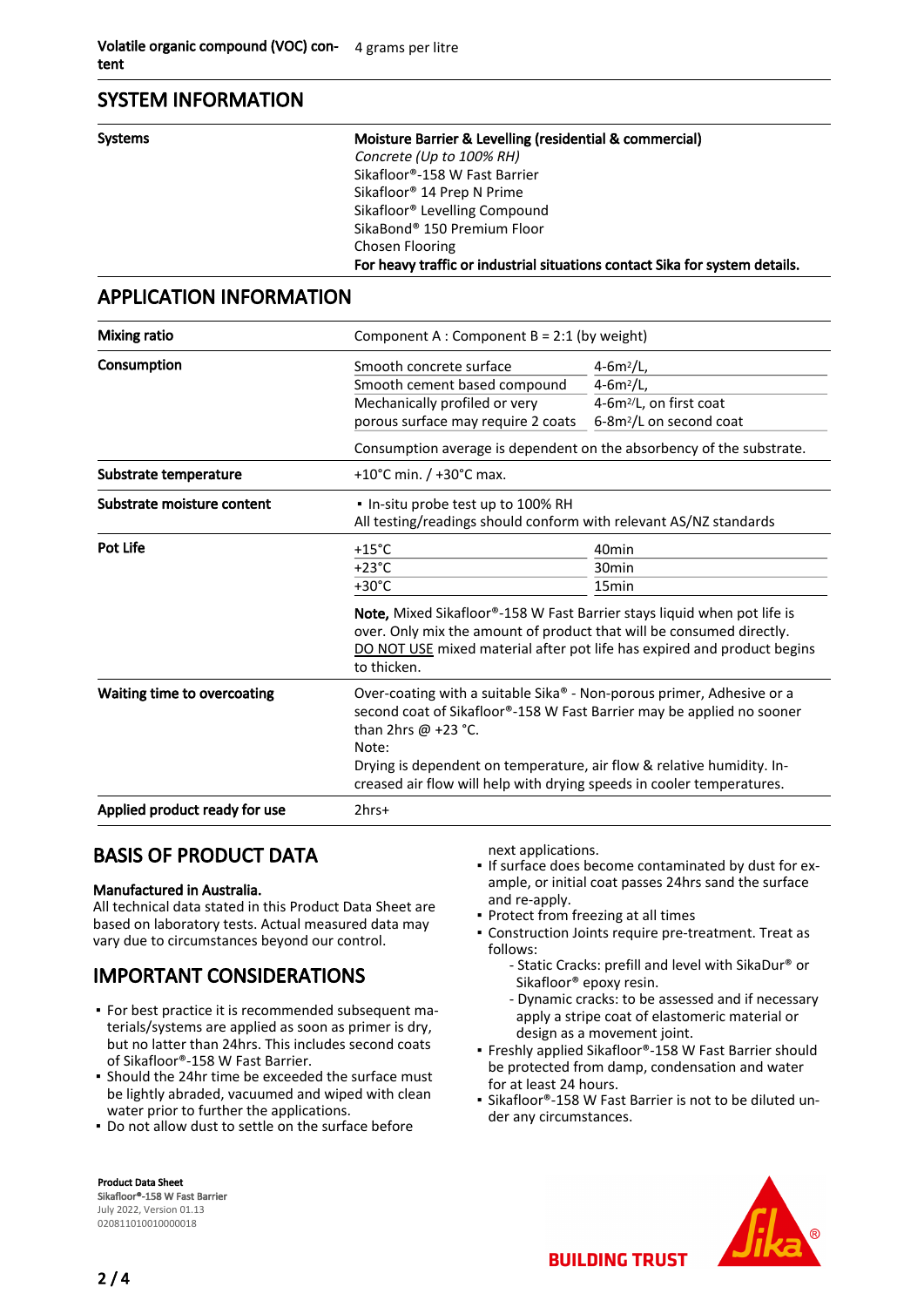When used in conjunction with SikaBond® Wood ▪ Floor Adhesives, SikaFloor® 158W Fast Barrier must not be broadcast with sand. SikaFloor® 158W Fast Barrier is recommended for use with all polyurethane and hybrid wood floor SikaBond® adhesives.

# ECOLOGY, HEALTH AND SAFETY

For information and advice on the safe handling, storage and disposal of chemical products, users shall refer to the most recent Safety Data Sheet (SDS) containing physical, ecological, toxicological and other safety-related data.

# APPLICATION INSTRUCTIONS

## EQUIPMENT

- **.** Low speed electric drill and mixing paddle required for 18kg kit
- ~10mm nap roller

## SUBSTRATE QUALITY / PRE-TREATMENT

Substrate should be fully cured, structurally sound, clean, dry, and free of surface contaminates - curing compounds, efflorescence, and dust for Eg. Surface must be porous and accept water penetration. Test by lightly sprinkling water on various areas of the substrate. If water penetrates, then a good bond with Sikafloor®-158 W Fast Barrier can be achieved. If water beads and fails to be absorbed surface contaminants are present. Contaminates that are present should be mechanically removed and area cleaned thoroughly before installation.

## MIXING

#### 4.2kg kit:

Plug the component B upright on the component A can and wait until the component B is empty, then close the cap of the component A can. After combining component A and component B in the correct ratio, shake the can thoroughly. A minimum shaking time of 1 minute is required. Re-shake is required if the mixture appearance is still inhomogeneous.

## 18kg kit:

Pour 12kg part A into 6kg part B (2:1) then mix with an electric drill and paddle (Paint Mixer Type) at a low speed to reduce air entrapment. Using a paint stick or similar is not sufficient to mix the product. A mixing time of 2-3 minutes shall be observed. Mixing shall continue until a homogeneous mix has been achieved. Scrape sides and bottom of pails to ensure all contents are thoroughly mixed together. Unmixed material applied to the floor will not cure properly.

## APPLICATION

## Porous Surface

Apply 1 generous coat of Sikafloor®-158 Fast Barrier to the substrate using a 10mm nap roller, ensuring that a continuous coat is achieved over the entire surface (MUST produce a wet reflective appearance-CLEAR). On particularly porous sections where the initial coat

Product Data Sheet Sikafloor®-158 W Fast Barrier July 2022, Version 01.13 020811010010000018

is absorbed immediately, re-apply directly.

#### Very Porous Surface

On very porous or mechanically prepared surfaces a second coat is recommended.

| <b>Application</b> | Coatings                                        | Result         |
|--------------------|-------------------------------------------------|----------------|
| Moisture Barrier   | Minimum 1 coat                                  | Wet reflective |
|                    |                                                 | appearance     |
|                    |                                                 | (CLEAR)        |
| Incontinence       | Minimum 1 coat                                  | Wet reflective |
| Barrier            |                                                 | appearance     |
|                    |                                                 | (CLEAR)        |
| Substrate          | Minimum 1 coat                                  | Wet reflective |
| Consolidation      |                                                 | appearance     |
|                    |                                                 | (CLEAR)        |
|                    | Moisture Barrier Minimum 2 coats Wet reflective |                |
| + Substrate        |                                                 | appearance     |
| Consolidation      |                                                 | (CLEAR)        |

#### Note:

Waiting time between coats is no sooner than 2hrs. Subsequent applications of Sikafloor Systems - Refer to relevant System Method Statement.

### For use with Sikafloor Epoxy Systems

Sikafloor®-158 W Fast Barrier Can be used in double primer applications where required, For Self Levelling and roller Epoxy or PU flooring applications, Sikafloor ®-158 W Fast Barrier must be over coated with Sikafloor 161 Roller applied epoxy before any further applications of subsequent products can be applied Sikafloor®-158 W Fast Barrier can be re coated with Sikafloor 161 Roller applied epoxy @ 3hrs @ 23degrees C, the subsequent flooring system can then be applied.

## Example System Builds can be seen below:

| Moisture Barri-<br>er/Primer,<br>Penatrative<br>selaer Sikafloor®-<br>158 W Fast Barri-<br>er                                         | 1 x layer | Wet reflective<br>appearance<br>(CLEAR) |
|---------------------------------------------------------------------------------------------------------------------------------------|-----------|-----------------------------------------|
| Primer: Sikafloor 1 x layer<br>161, In either<br>roller applied or<br>scrach coat ap-<br>plication                                    |           | $0.3$ kg/m2 Minim-<br>um (As Required)  |
| Body Coat: Sika- 1 x layer<br>floor Epoxies:<br>264, 264T, 263SL<br>or Sikafloor Poly-<br>urethane: 376,<br>377 can now be<br>applied |           | as required by<br>System Data<br>Sheet  |

## CLEANING OF EQUIPMENT

Clean all tools and application equipment with water immediately after use.



**BUILDING TRUST**